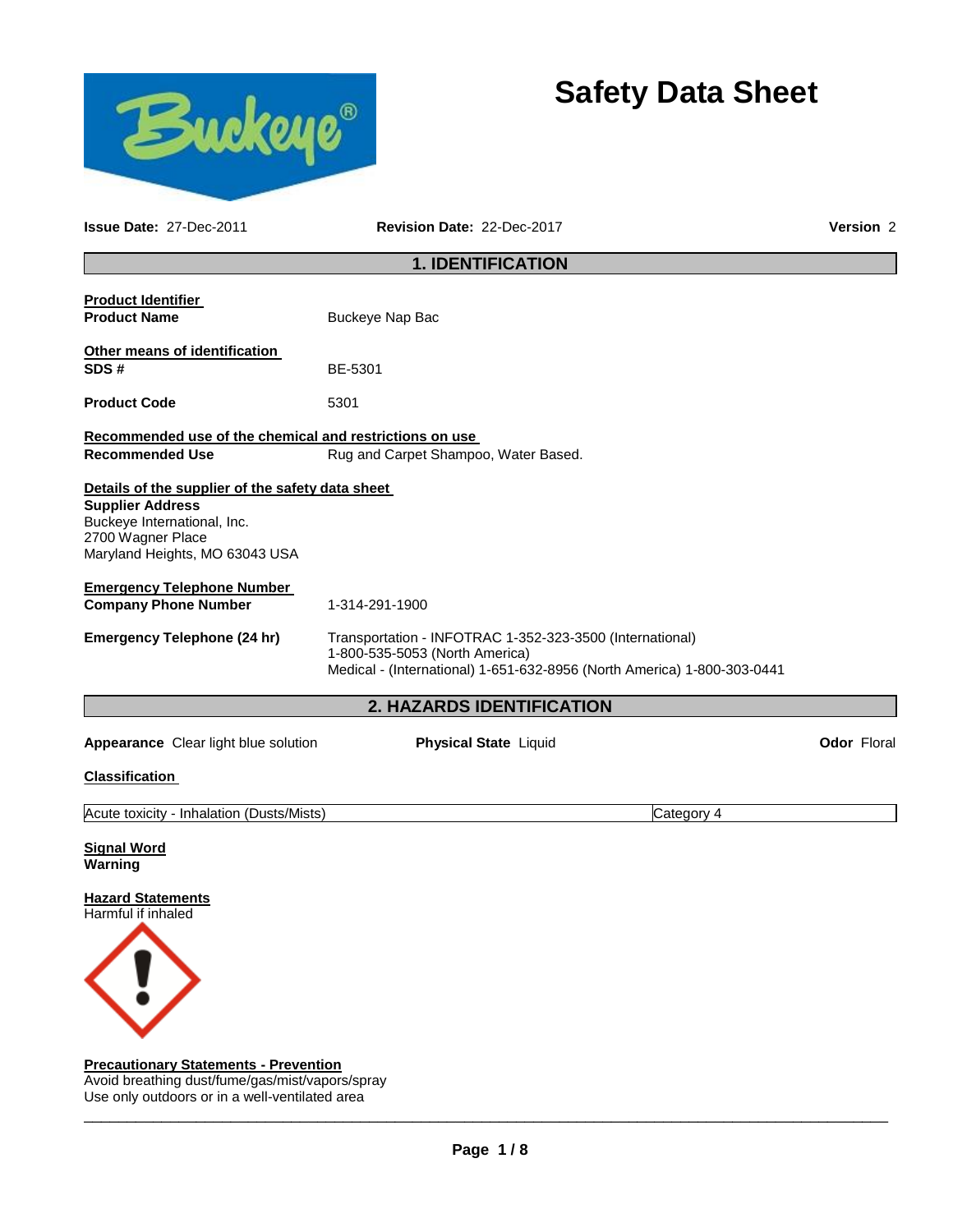# **Precautionary Statements - Response**

IF INHALED: Remove victim to fresh air and keep at rest in a position comfortable for breathing Call a poison center or doctor/physician if you feel unwell

#### **Other Hazards**

Harmful to aquatic life with long lasting effects

# **3. COMPOSITION/INFORMATION ON INGREDIENTS**

\_\_\_\_\_\_\_\_\_\_\_\_\_\_\_\_\_\_\_\_\_\_\_\_\_\_\_\_\_\_\_\_\_\_\_\_\_\_\_\_\_\_\_\_\_\_\_\_\_\_\_\_\_\_\_\_\_\_\_\_\_\_\_\_\_\_\_\_\_\_\_\_\_\_\_\_\_\_\_\_\_\_\_\_\_\_\_\_\_\_\_\_\_

| <b>Chemical Name</b>  | CAS No   | Weight-% |
|-----------------------|----------|----------|
| Sodium laurvl sulfate | 151-21-3 | ∽        |
| Benzyl alcohol        | 100-51-6 | ◡        |

\*\*If Chemical Name/CAS No is "proprietary" and/or Weight-% is listed as a range, the specific chemical identity and/or percentage of composition has been withheld as a trade secret.\*\*

# **4. FIRST-AID MEASURES**

#### **First Aid Measures**

| <b>Eye Contact</b>  | Rinse thoroughly with plenty of water for at least 15 minutes, lifting lower and upper eyelids.<br>Consult a physician.                              |
|---------------------|------------------------------------------------------------------------------------------------------------------------------------------------------|
| <b>Skin Contact</b> | Wash off immediately with plenty of water for at least 15 minutes.                                                                                   |
| <b>Inhalation</b>   | Remove victim to fresh air and keep at rest in a position comfortable for breathing. Call a<br>poison center or doctor/physician if you feel unwell. |
| Ingestion           | Give two large glasses of water. Do NOT induce vomiting. Never give anything by mouth to<br>an unconscious person. Get medical attention.            |

### **Most important symptoms and effects**

**Symptoms** Harmful if inhaled. May cause mild eye irritation. Slight skin irritation.

#### **Indication of any immediate medical attention and special treatment needed**

**Notes to Physician**  Treat symptomatically.

# **5. FIRE-FIGHTING MEASURES**

# **Suitable Extinguishing Media**

Use extinguishing measures that are appropriate to local circumstances and the surrounding environment.

#### **Unsuitable Extinguishing Media** Not determined.

#### **Specific Hazards Arising from the Chemical**

Not determined.

**Hazardous Combustion Products** Carbon oxides. Sulfur oxides.

#### **Protective equipment and precautions for firefighters**

As in any fire, wear self-contained breathing apparatus pressure-demand, MSHA/NIOSH (approved or equivalent) and full protective gear.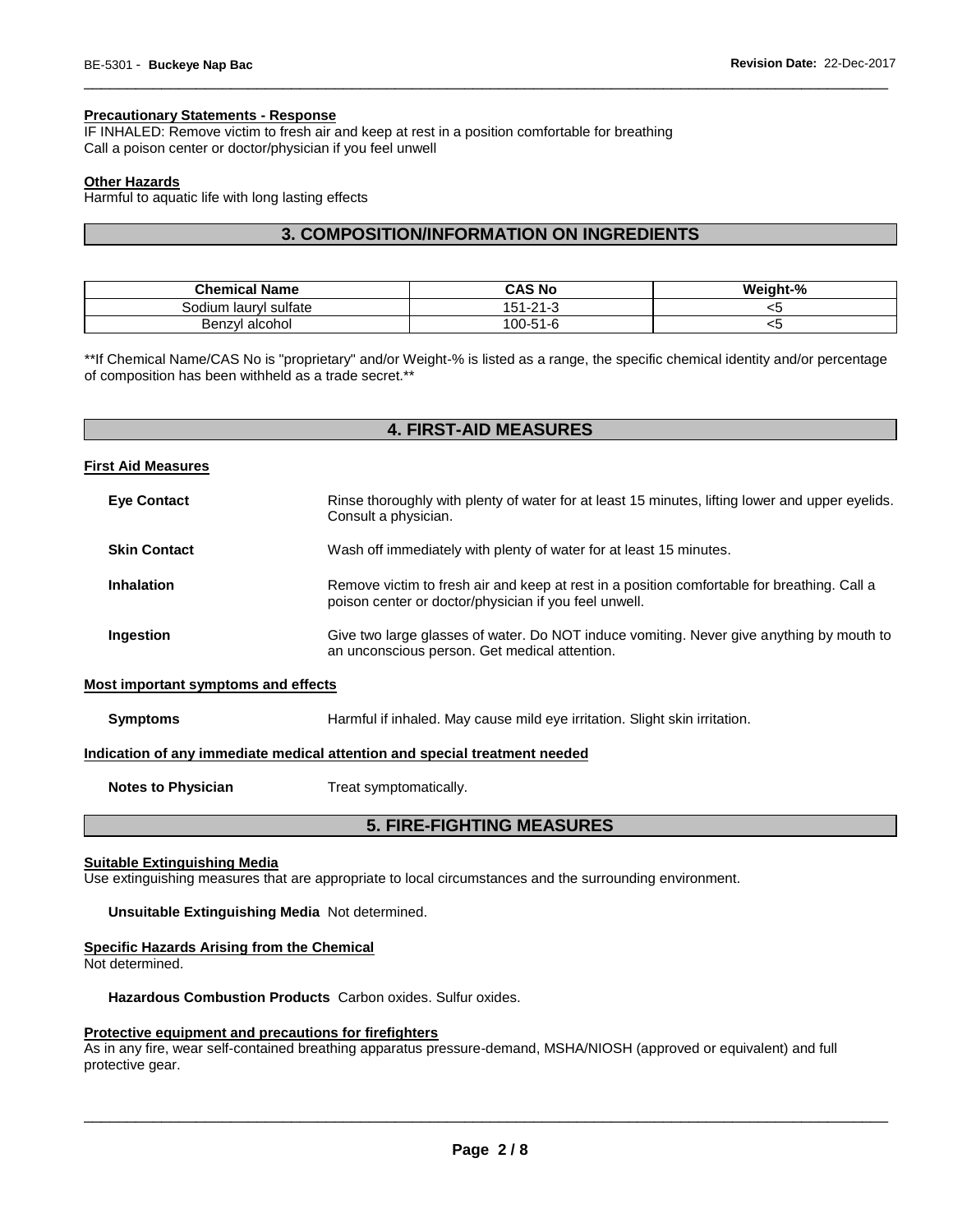|                                                              | <b>6. ACCIDENTAL RELEASE MEASURES</b>                                                                                                                                                                                                                                      |  |
|--------------------------------------------------------------|----------------------------------------------------------------------------------------------------------------------------------------------------------------------------------------------------------------------------------------------------------------------------|--|
|                                                              | Personal precautions, protective equipment and emergency procedures                                                                                                                                                                                                        |  |
| <b>Personal Precautions</b>                                  | Use personal protective equipment as required.                                                                                                                                                                                                                             |  |
| <b>Environmental Precautions</b>                             | See Section 12 for additional Ecological Information.                                                                                                                                                                                                                      |  |
| Methods and material for containment and cleaning up         |                                                                                                                                                                                                                                                                            |  |
| <b>Methods for Containment</b>                               | Prevent further leakage or spillage if safe to do so.                                                                                                                                                                                                                      |  |
| <b>Methods for Clean-Up</b>                                  | Pick up with mop, wet/dry vac, or absorbent material. Rinse area with clear water and allow<br>floor to dry before allowing traffic.                                                                                                                                       |  |
|                                                              | 7. HANDLING AND STORAGE                                                                                                                                                                                                                                                    |  |
| <b>Precautions for safe handling</b>                         |                                                                                                                                                                                                                                                                            |  |
| <b>Advice on Safe Handling</b>                               | Handle in accordance with good industrial hygiene and safety practice. Avoid contact with<br>skin, eyes or clothing. Use personal protection recommended in Section 8. Avoid breathing<br>dust/fume/gas/mist/vapors/spray. Use only outdoors or in a well-ventilated area. |  |
| Conditions for safe storage, including any incompatibilities |                                                                                                                                                                                                                                                                            |  |
| <b>Storage Conditions</b>                                    | Keep container tightly closed and store in a cool, dry and well-ventilated place. Keep out of<br>the reach of children. Store at room temperature.                                                                                                                         |  |
| <b>Incompatible Materials</b>                                | Do not mix with chlorinated detergents (bleach).                                                                                                                                                                                                                           |  |
|                                                              | 8. EXPOSURE CONTROLS/PERSONAL PROTECTION                                                                                                                                                                                                                                   |  |
| <b>Exposure Guidelines</b>                                   | This product, as supplied, does not contain any hazardous materials with occupational<br>exposure limits established by the region specific regulatory bodies                                                                                                              |  |
| <b>Appropriate engineering controls</b>                      |                                                                                                                                                                                                                                                                            |  |
| <b>Engineering Controls</b>                                  | Ensure adequate ventilation, especially in confined areas.                                                                                                                                                                                                                 |  |
|                                                              | Individual protection measures, such as personal protective equipment                                                                                                                                                                                                      |  |
| <b>Eye/Face Protection</b>                                   | Risk of contact: Wear approved safety goggles.                                                                                                                                                                                                                             |  |
| <b>Skin and Body Protection</b>                              | Wear rubber gloves or other impervious gloves.                                                                                                                                                                                                                             |  |
| <b>Respiratory Protection</b>                                | Ensure adequate ventilation, especially in confined areas.                                                                                                                                                                                                                 |  |
|                                                              | General Hygiene Considerations Handle in accordance with good industrial hygiene and safety practice. Wash thoroughly<br>with soap and water after handling.                                                                                                               |  |
| 9. PHYSICAL AND CHEMICAL PROPERTIES                          |                                                                                                                                                                                                                                                                            |  |
| Information on basic physical and chemical properties        |                                                                                                                                                                                                                                                                            |  |

**Appearance** Clear light blue solution **Odor** Floral **Color** Clear light blue **Odor Threshold** Not determined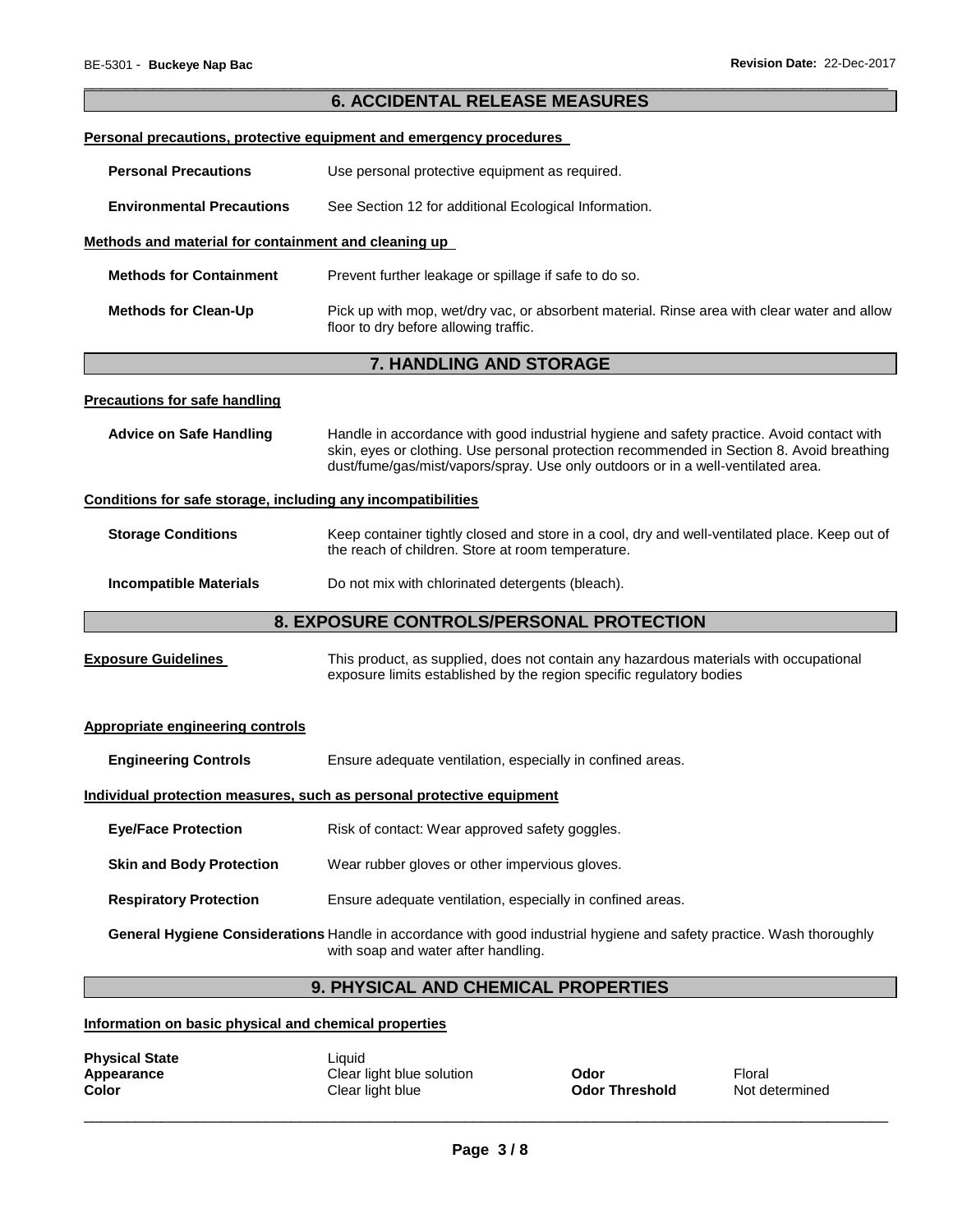| Property                            | Valu      |
|-------------------------------------|-----------|
| pН                                  | $7.6 - 8$ |
| <b>Melting Point/Freezing Point</b> | Not c     |
| <b>Boiling Point/Boiling Range</b>  | 100       |
| <b>Flash Point</b>                  | None      |
| <b>Evaporation Rate</b>             | 1.0       |
| <b>Flammability (Solid, Gas)</b>    | Liqui     |
| <b>Upper Flammability Limits</b>    | Not c     |
| <b>Lower Flammability Limit</b>     | Not c     |
| Vapor Pressure                      | Not c     |
| <b>Vapor Density</b>                | Not c     |
| <b>Specific Gravity</b>             | 1.01      |
| <b>Water Solubility</b>             | Infini    |
| Solubility in other solvents        | Not c     |
| <b>Partition Coefficient</b>        | Not c     |
| <b>Auto-ignition Temperature</b>    | Not c     |
| <b>Decomposition Temperature</b>    | Not c     |
| Kinematic Viscositv                 | Not c     |
| <b>Dynamic Viscosity</b>            | Not c     |
| <b>Explosive Properties</b>         | Not c     |
| <b>Oxidizing Properties</b>         | Not c     |
| <b>Additional Information</b>       | % Vc      |
|                                     |           |

**Property Induces Property Remarks • Method pH** 7.6-8 (Conc.) 1:32 Dilution: 7.3-7.7 **Not determined Boiling Point/Boiling Range** 100 °C / 212 °F **Flag Closed Cup Evaporation Rate** 1.0 (Water = 1) **Flammability (Solid, Gas)** Liquid- Not applicable Not determined **Not determined Not determined Not determined Infinite Not determined Not determined Not determined Not determined Not determined Not determined Not determined** Not determined **Additional Information** % Volatile by weight 89.0

# **10. STABILITY AND REACTIVITY**

\_\_\_\_\_\_\_\_\_\_\_\_\_\_\_\_\_\_\_\_\_\_\_\_\_\_\_\_\_\_\_\_\_\_\_\_\_\_\_\_\_\_\_\_\_\_\_\_\_\_\_\_\_\_\_\_\_\_\_\_\_\_\_\_\_\_\_\_\_\_\_\_\_\_\_\_\_\_\_\_\_\_\_\_\_\_\_\_\_\_\_\_\_

#### **Reactivity**

Not reactive under normal conditions.

### **Chemical Stability**

Stable under recommended storage conditions.

#### **Possibility of Hazardous Reactions**

None under normal processing.

**Hazardous Polymerization** Hazardous polymerization does not occur.

# **Conditions to Avoid**

Keep out of reach of children.

#### **Incompatible Materials**

Do not mix with chlorinated detergents (bleach).

#### **Hazardous Decomposition Products**

Carbon oxides. Sulfur oxides.

**Product Information** 

**11. TOXICOLOGICAL INFORMATION** 

# **Information on likely routes of exposure**

| Proquet information |                          |
|---------------------|--------------------------|
| <b>Eye Contact</b>  | Avoid contact with eyes. |
| <b>Skin Contact</b> | Avoid contact with skin. |
| <b>Inhalation</b>   | Harmful if inhaled.      |
| <b>Ingestion</b>    | Do not ingest.           |
|                     |                          |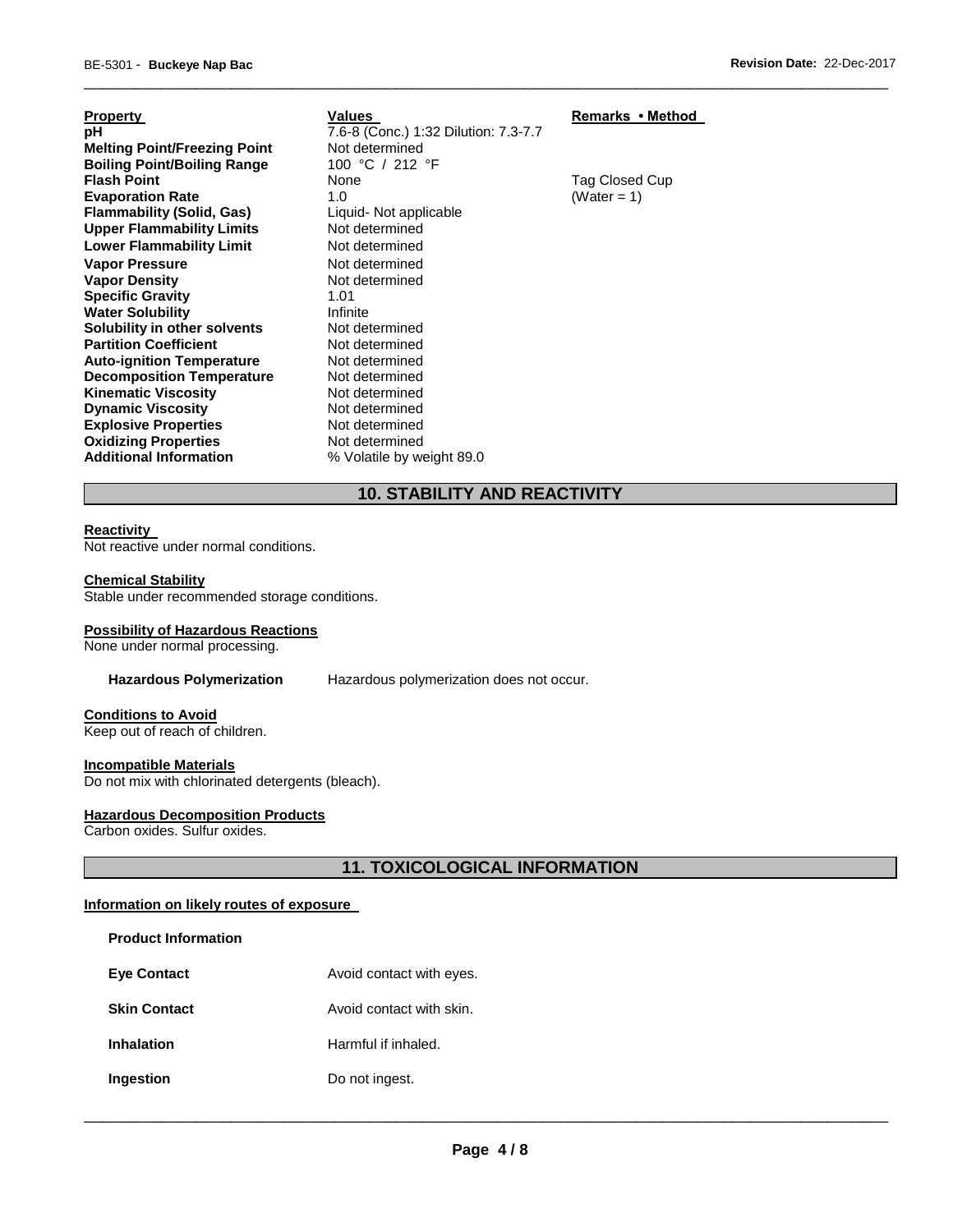## **Component Information**

| <b>Chemical Name</b>                    | Oral LD50            | Dermal LD50          | <b>Inhalation LC50</b>               |
|-----------------------------------------|----------------------|----------------------|--------------------------------------|
| Benzyl alcohol<br>$100-51-6$            | $= 1230$ mg/kg (Rat) | $= 2$ g/kg (Rabbit)  | $= 8.8$ mg/L (Rat) 4 h               |
| Sodium lauryl sulfate<br>$151 - 21 - 3$ | $= 977$ mg/kg (Rat)  | = 580 mg/kg (Rabbit) | $>$ 3900 mg/m <sup>3</sup> (Rat) 1 h |

\_\_\_\_\_\_\_\_\_\_\_\_\_\_\_\_\_\_\_\_\_\_\_\_\_\_\_\_\_\_\_\_\_\_\_\_\_\_\_\_\_\_\_\_\_\_\_\_\_\_\_\_\_\_\_\_\_\_\_\_\_\_\_\_\_\_\_\_\_\_\_\_\_\_\_\_\_\_\_\_\_\_\_\_\_\_\_\_\_\_\_\_\_

# **Information on physical, chemical and toxicological effects**

**Symptoms** Please see section 4 of this SDS for symptoms.

#### **Delayed and immediate effects as well as chronic effects from short and long-term exposure**

**Carcinogenicity** Based on the information provided, this product does not contain any carcinogens or potential carcinogens as listed by OSHA, IARC or NTP.

## **Numerical measures of toxicity**

Not determined

# **12. ECOLOGICAL INFORMATION**

### **Ecotoxicity**

Harmful to aquatic life with long lasting effects.

#### **Component Information**

| <b>Chemical Name</b>       | Algae/aguatic plants                       | Fish                                                                                                     | <b>Toxicity to</b><br>microorganisms                                                                         | <b>Crustacea</b>                 |
|----------------------------|--------------------------------------------|----------------------------------------------------------------------------------------------------------|--------------------------------------------------------------------------------------------------------------|----------------------------------|
| Benzyl alcohol<br>100-51-6 | 35: 3 h Anabaena variabilis I<br>mg/L EC50 | 460: 96 h Pimephales<br>promelas mg/L LC50 static<br>10: 96 h Lepomis<br>macrochirus mg/L LC50<br>static | $EC50 = 50$ mg/L 5 min<br>$EC50 = 63.7$ mg/L 15 min<br>$EC50 = 63.7$ mg/L 5 min<br>$EC50 = 71.4$ mg/L 30 min | 23: 48 h water flea mg/L<br>EC50 |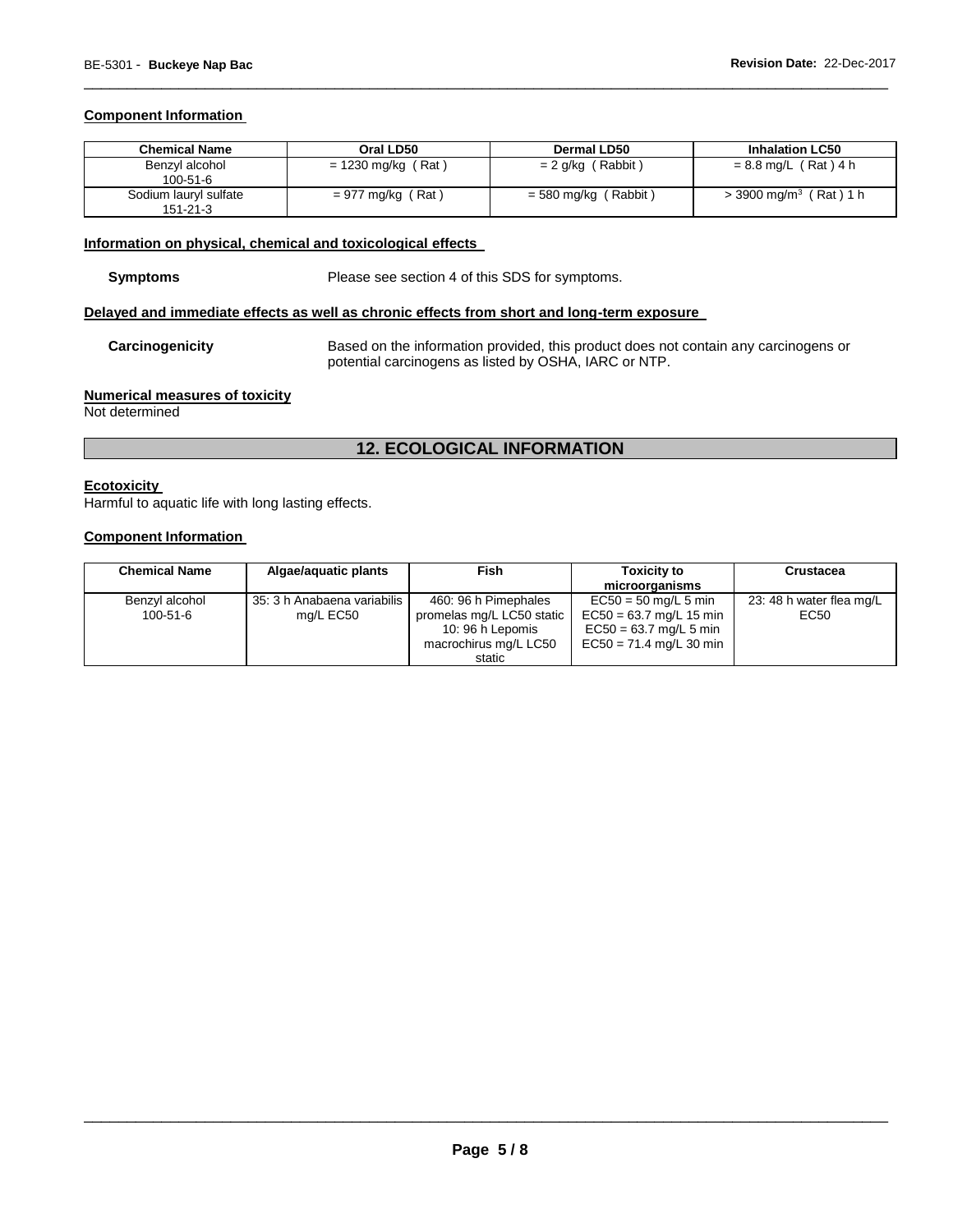# BE-5301 - **Buckeye Nap Bac Revision Date:** 22-Dec-2017

| Sodium lauryl sulfate | 53: 72 h Desmodesmus       | 8 - 12.5: 96 h Pimephales      | 1.8: 48 h Daphnia magna |
|-----------------------|----------------------------|--------------------------------|-------------------------|
| $151 - 21 - 3$        | subspicatus mg/L EC50 30   | promelas mg/L LC50 static      | mg/L EC50               |
|                       | 100: 96 h Desmodesmus      | 15 - 18.9: 96 h Pimephales     |                         |
|                       | subspicatus mg/L EC50 117: | promelas mg/L LC50 static      |                         |
|                       | 96 h Pseudokirchneriella   | 22.1 - 22.8: 96 h Pimephales   |                         |
|                       | subcapitata mg/L EC50 3.59 | promelas mg/L LC50 static      |                         |
|                       | $-15.6:96h$                | 4.3 - 8.5: 96 h Oncorhynchus   |                         |
|                       | Pseudokirchneriella        | mykiss mg/L LC50 static        |                         |
|                       | subcapitata mg/L EC50      | 4.62: 96 h Oncorhynchus        |                         |
|                       | static                     | mykiss mg/L LC50 flow-         |                         |
|                       |                            | through 5.8 - 7.5: 96 h        |                         |
|                       |                            | Pimephales promelas mg/L       |                         |
|                       |                            | LC50 static 10.2 - 22.5: 96 h  |                         |
|                       |                            | Pimephales promelas mg/L       |                         |
|                       |                            | LC50 semi-static 6.2 - 9.6:    |                         |
|                       |                            | 96 h Pimephales promelas       |                         |
|                       |                            | mg/L LC50 13.5 - 18.3: 96 h    |                         |
|                       |                            | Poecilia reticulata mg/L       |                         |
|                       |                            | LC50 semi-static 10.8 - 16.6:  |                         |
|                       |                            | 96 h Poecilia reticulata mg/L  |                         |
|                       |                            | LC50 static 1.31: 96 h         |                         |
|                       |                            | Cyprinus carpio mg/L LC50      |                         |
|                       |                            | semi-static 4.2: 96 h          |                         |
|                       |                            | Oncorhynchus mykiss mg/L       |                         |
|                       |                            | LC50 7.97: 96 h Brachydanio    |                         |
|                       |                            | rerio mg/L LC50 flow-through   |                         |
|                       |                            | 9.9 - 20.1: 96 h Brachydanio   |                         |
|                       |                            | rerio mg/L LC50 semi-static    |                         |
|                       |                            | 4.06 - 5.75: 96 h Lepomis      |                         |
|                       |                            | macrochirus mg/L LC50          |                         |
|                       |                            | static 4.2 - 4.8: 96 h Lepomis |                         |
|                       |                            | macrochirus mg/L LC50          |                         |
|                       |                            | flow-through 4.5: 96 h         |                         |
|                       |                            | Lepomis macrochirus mg/L       |                         |
|                       |                            | <b>LC50</b>                    |                         |

# **Persistence/Degradability**

Not determined.

#### **Bioaccumulation**

Not determined.

# **Mobility**

| <b>Chemical Name</b>                    | <b>Partition Coefficient</b> |
|-----------------------------------------|------------------------------|
| Benzyl alcohol<br>$100 - 51 - 6$        | ا . ا                        |
| Sodium lauryl sulfate<br>$151 - 21 - 3$ | 6. ا                         |

# **Other Adverse Effects**

Not determined

# **13. DISPOSAL CONSIDERATIONS**

# **Waste Treatment Methods**

| <b>Disposal of Wastes</b>     | Disposal should be in accordance with applicable regional, national and local laws and<br>regulations. |
|-------------------------------|--------------------------------------------------------------------------------------------------------|
| <b>Contaminated Packaging</b> | Disposal should be in accordance with applicable regional, national and local laws and<br>regulations. |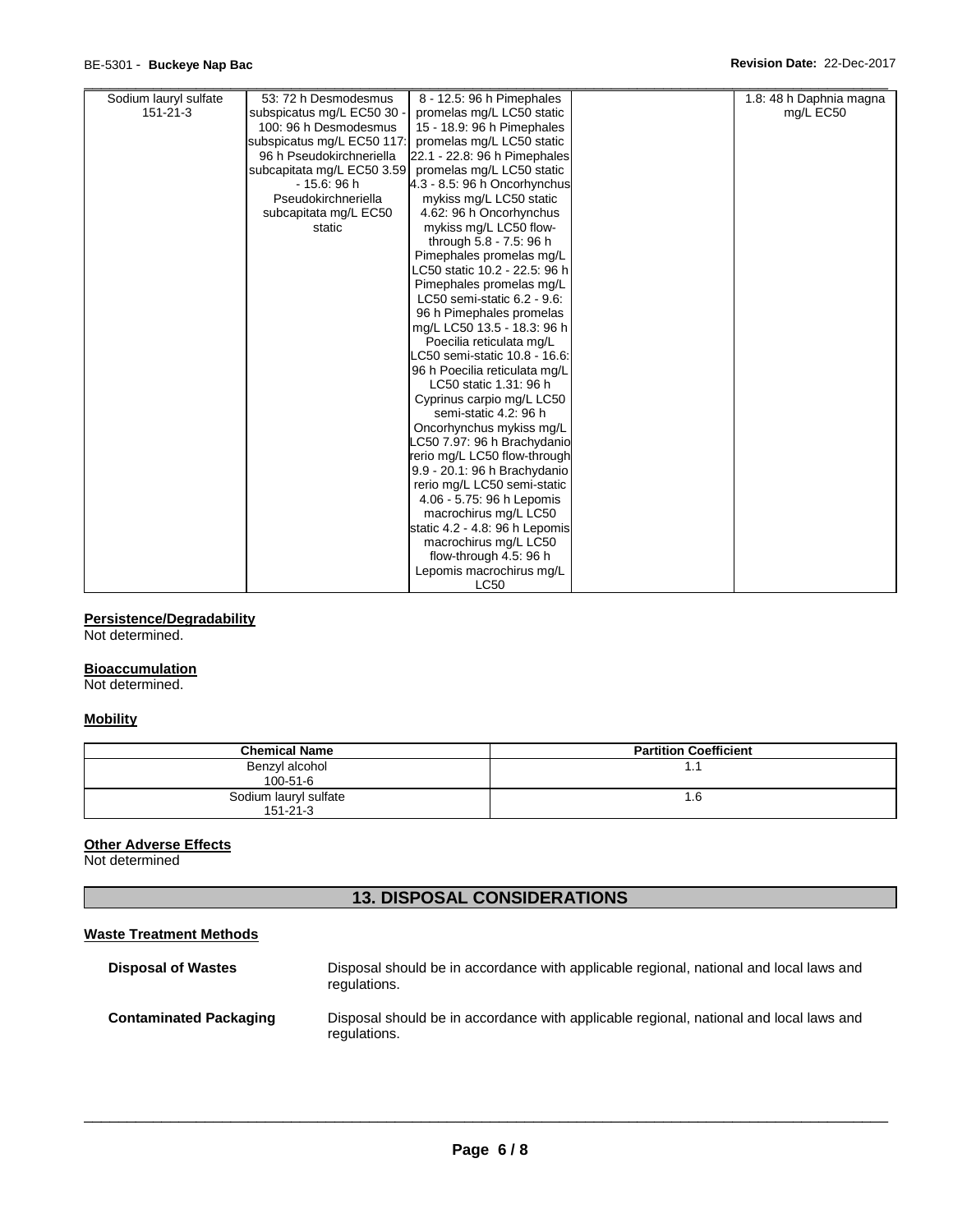# \_\_\_\_\_\_\_\_\_\_\_\_\_\_\_\_\_\_\_\_\_\_\_\_\_\_\_\_\_\_\_\_\_\_\_\_\_\_\_\_\_\_\_\_\_\_\_\_\_\_\_\_\_\_\_\_\_\_\_\_\_\_\_\_\_\_\_\_\_\_\_\_\_\_\_\_\_\_\_\_\_\_\_\_\_\_\_\_\_\_\_\_\_ **14. TRANSPORT INFORMATION**

| <b>Note</b> | Please see current shipping paper for most up to date shipping information, including<br>exemptions and special circumstances. |
|-------------|--------------------------------------------------------------------------------------------------------------------------------|
| <u>DOT</u>  | Not regulated                                                                                                                  |
| <b>IATA</b> | Not regulated                                                                                                                  |
| <b>IMDG</b> | Not regulated                                                                                                                  |

# **15. REGULATORY INFORMATION**

#### **International Inventories**

| <b>Chemical Name</b>  | <b>TSCA</b> | <b>DSL</b> | <b>NDSL</b> | <b>EINECS</b> | <b>ELINCS</b> | <b>ENCS</b> | <b>IECSC</b> | <b>KECL</b> | <b>PICCS</b> | <b>AICS</b> |
|-----------------------|-------------|------------|-------------|---------------|---------------|-------------|--------------|-------------|--------------|-------------|
| Sodium lauryl sulfate | Present     |            |             | Present       |               | Present     |              | Present     |              |             |
| Benzyl alcohol        | Present     |            |             | Present       |               | Present     |              | Present     |              |             |

#### **Legend:**

*TSCA - United States Toxic Substances Control Act Section 8(b) Inventory* 

*DSL/NDSL - Canadian Domestic Substances List/Non-Domestic Substances List* 

*EINECS/ELINCS - European Inventory of Existing Chemical Substances/European List of Notified Chemical Substances* 

*ENCS - Japan Existing and New Chemical Substances* 

*IECSC - China Inventory of Existing Chemical Substances* 

*KECL - Korean Existing and Evaluated Chemical Substances* 

*PICCS - Philippines Inventory of Chemicals and Chemical Substances* 

*AICS - Australian Inventory of Chemical Substances* 

#### **US Federal Regulations**

#### **CERCLA**

This material, as supplied, does not contain any substances regulated as hazardous substances under the Comprehensive Environmental Response Compensation and Liability Act (CERCLA) (40 CFR 302) or the Superfund Amendments and Reauthorization Act (SARA) (40 CFR 355).

# **SARA 313**

Section 313 of Title III of the Superfund Amendments and Reauthorization Act of 1986 (SARA). This product does not contain any chemicals which are subject to the reporting requirements of the Act and Title 40 of the Code of Federal Regulations, Part 372

#### **CWA (Clean Water Act)**

This product does not contain any substances regulated as pollutants pursuant to the Clean Water Act (40 CFR 122.21 and 40 CFR 122.42)

#### **US State Regulations**

#### **California Proposition 65**

This product does not contain any Proposition 65 chemicals.

# **U.S. State Right-to-Know Regulations**

| - - -<br>Chemical<br>Name | <b>New</b><br>. Jersev | achusetts۔۔۔۔۔۔۔۔۔۔۔۔۔۔۔۔۔۔۔۔۔<br>ша: | ≅vlvania |
|---------------------------|------------------------|---------------------------------------|----------|
| alcohol<br>Benzyl<br>.    |                        |                                       |          |
| $'00-51$<br>1-6           |                        |                                       |          |